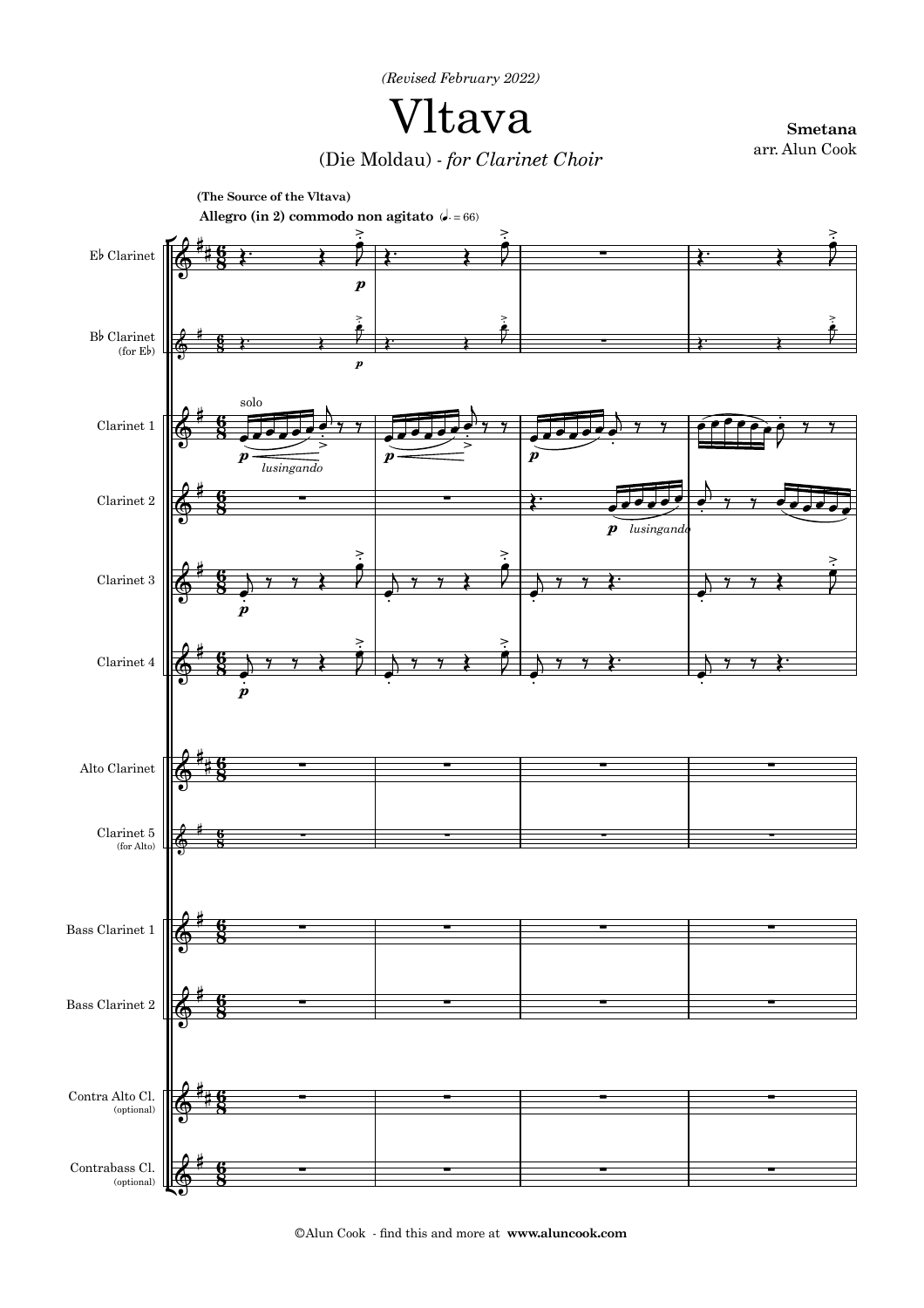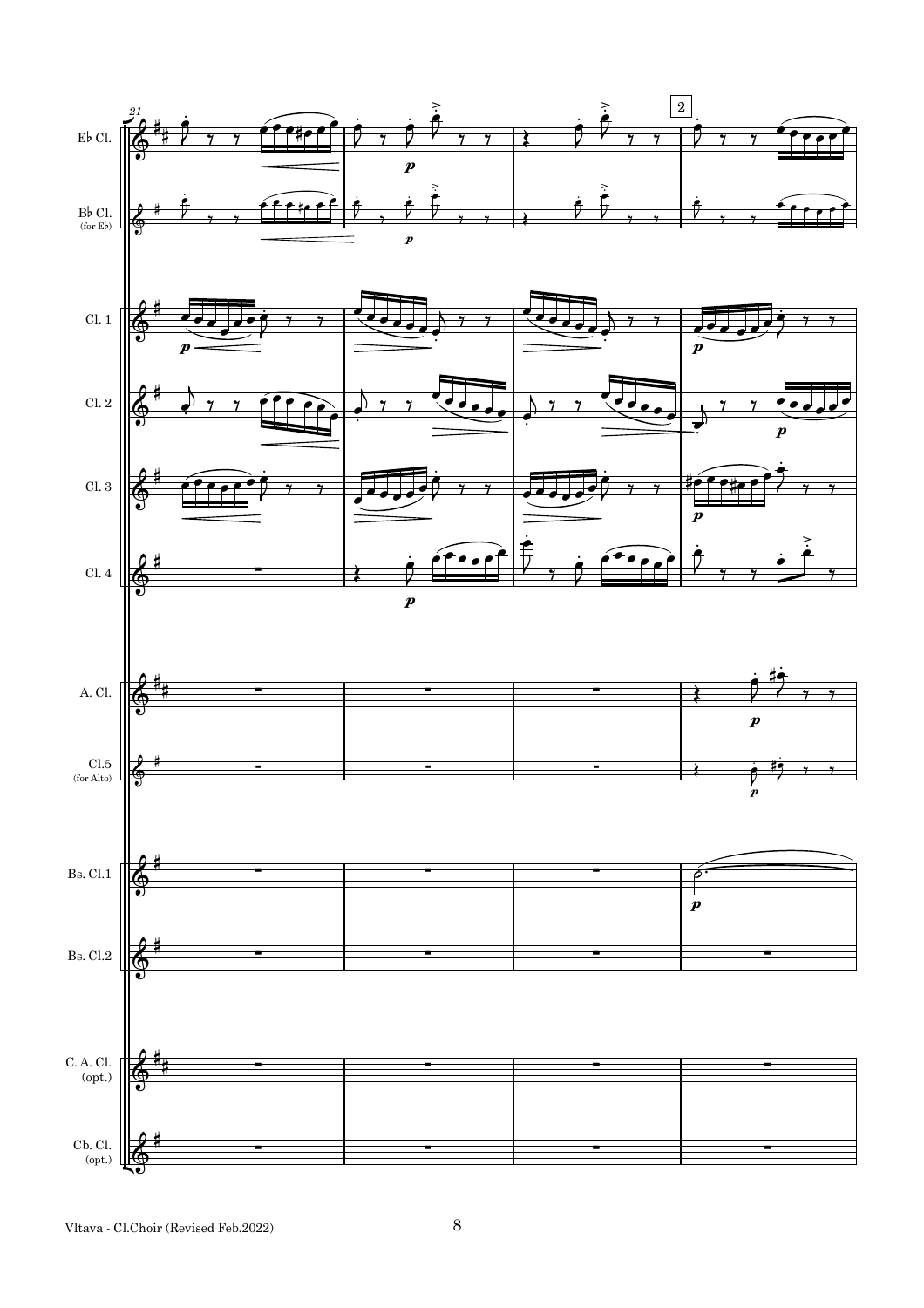

Vltava - Cl.Choir (Revised Feb.2022) 18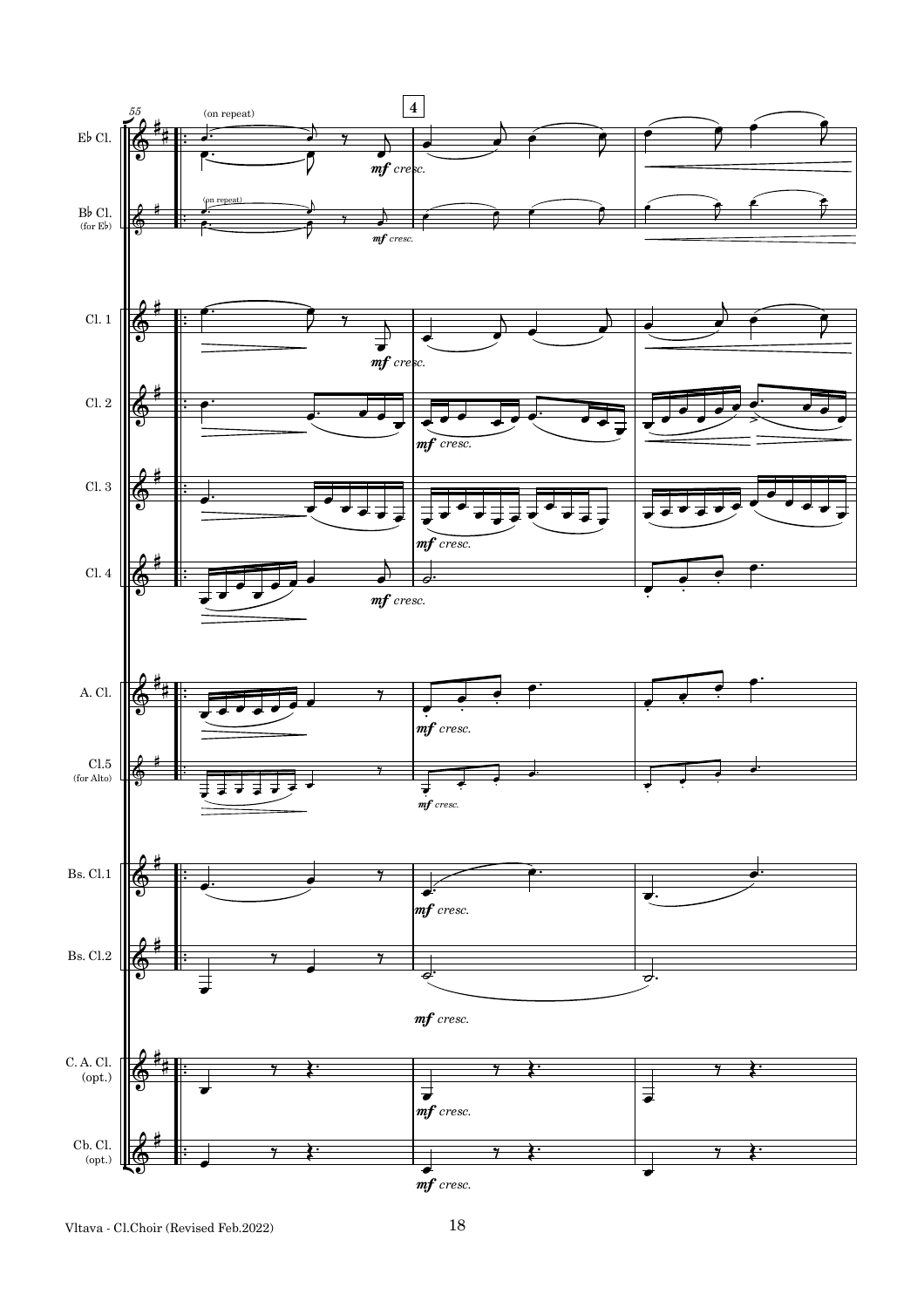